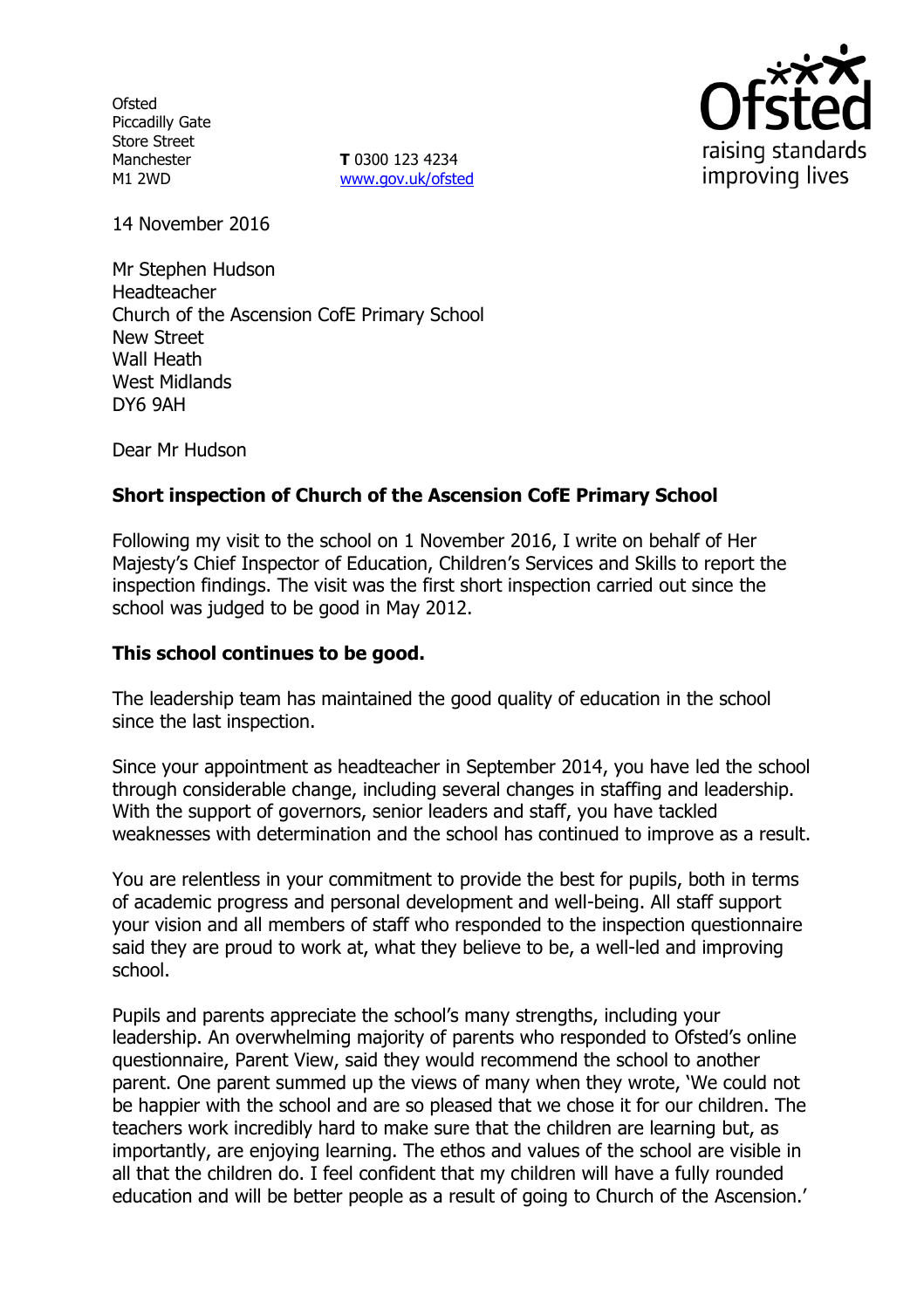

Many parents have chosen to move their children to your school over the past two years. Consequently the school's roll has increased by 10%, through in-year transfers, during that time. I spoke with several such parents and their children during the inspection and all were fulsome in their praise for the school and specifically the support which helped them to settle quickly into a new school.

You and your leadership team are not complacent. You know the school well, including those areas where there is room for improvement. Outcomes at the end of key stage 2 in mathematics have lagged behind other subjects for a few years, especially for the most able pupils. Your reorganisation of teaching and investment in training is beginning to yield success, but there is more to be done in this area.

The progress made by the school's small number of disadvantaged pupils has been patchy over recent years. Careful targeting of the pupil premium is now seeing this picture improve, but there is some way to go before these pupils are making consistently strong progress across all subjects.

The areas identified for improvement at the previous inspection have been dealt with well. Leaders now accurately identify pupils who have special educational needs and/or disabilities and these pupils receive effective support. Leaders regularly monitor teaching and quickly tackle any weaknesses.

Governors have grown in confidence and expertise since the previous inspection. They know the school well because they receive accurate information from leaders and they visit regularly. They question leaders and hold them to account for the school's performance, focusing well on the impact that actions are having. For example, the recently formed 'school improvement committee' has already scrutinised leaders' actions to raise standards for the most able pupils in mathematics. However, governors have failed to ensure that the school's website contains all of the information that maintained schools are required to publish. The website is very out of date in several respects.

#### **Safeguarding is effective.**

You have ensured that keeping pupils safe and well cared for is everyone's top priority at your school. Policies and procedures are fit for purpose and followed diligently by staff. All staff are regularly trained and consequently they are confident to refer on any concerns about pupils that they have. Safeguarding records are detailed and of high quality.

Almost all parents who responded to Parent View and all members of staff who completed the inspection questionnaire agreed that pupils are safe in school. I spoke with many pupils during the inspection and all told me that they feel safe in school, as did parents with whom I spoke at the start of the day.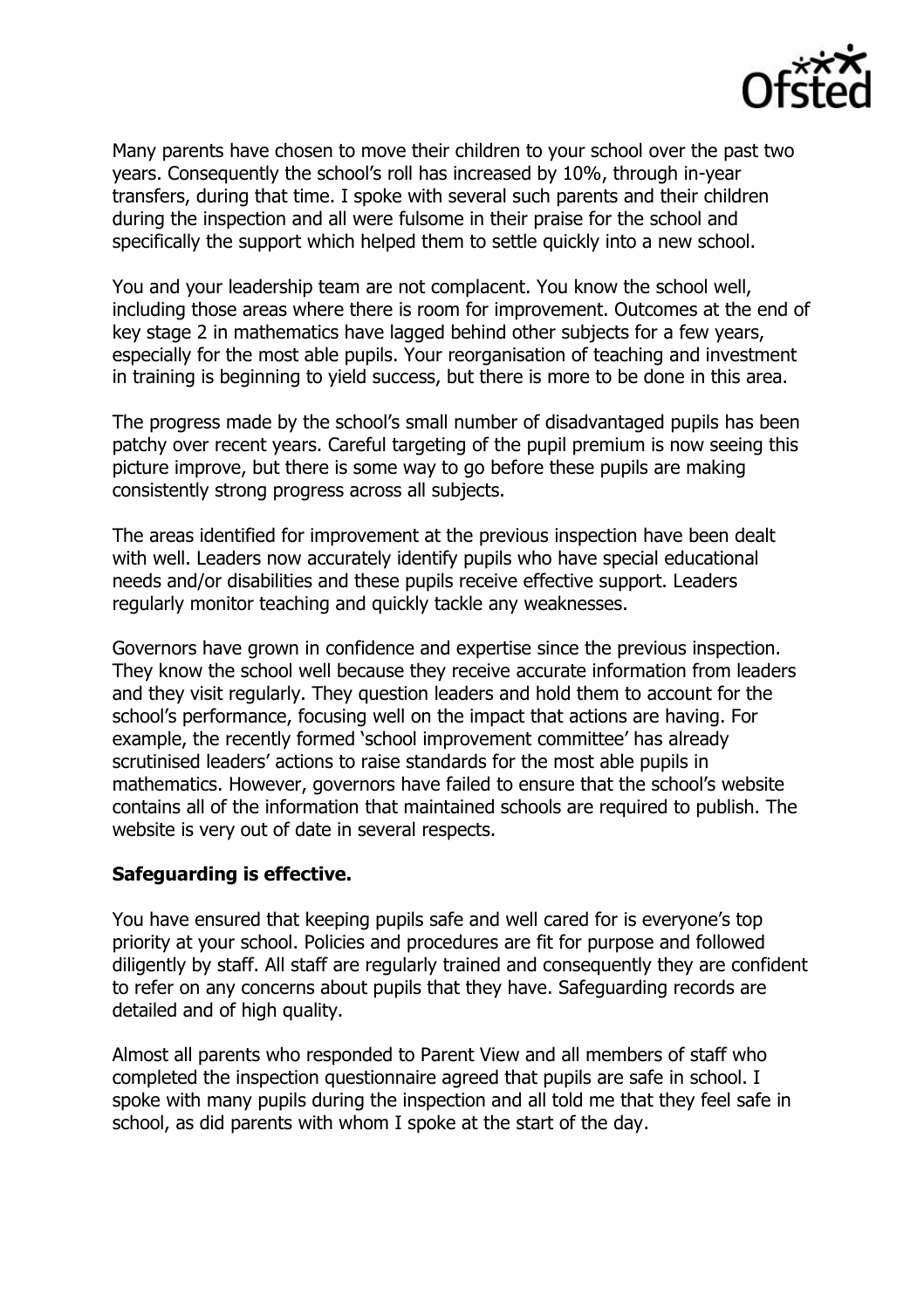

Pupils told me that bullying is extremely rare and that they trust the school's adults to deal with any bullying or other problems that might arise. Pupils understand the dangers that can arise when using the internet because they are taught about this in school. For example, several explained to me that you should never respond to an online message from someone whom you do not know.

The designated safeguarding governor regularly visits the school to check on safeguarding procedures. She recently carried out a safeguarding audit with you and reported the findings back to the full governing body. Safeguarding is a standing item at governing body meetings and governors are determined that deficiencies recently identified in Dudley's safeguarding arrangements should not affect pupils' safety or well-being.

# **Inspection findings**

- Leaders and governors act quickly when assessment information indicates that pupils' progress has slowed. Their plans to tackle weaknesses are clear, effective and successful. Improvement is evident in several areas, including mathematics and phonics teaching and the progress of disadvantaged pupils.
- Teachers assess pupils' progress in all subjects twice each term. Information from these assessments is used well to identify any pupils who are beginning to fall behind with their work. Teachers then provide these pupils with extra 'intervention' support. However, although teachers do assess the success of interventions, these evaluations do not always tell leaders which strategies have been most successful and which have not.
- Leaders' and teachers' knowledge of, and care for, pupils are strengths of the school. Consequently, pupils who need extra support receive it. Several parents told me how much they appreciated the extra help their children had been given when they needed it.
- $\blacksquare$  Provision in the early years is effective. Children join the school with varying starting points and they make reasonable progress so that the proportion achieving a good level of development is broadly average. The early years setting is well organised and stimulating. Children are independent, confident and articulate. They are well prepared to start Year 1 when they leave Reception Year.
- $\blacksquare$  Pupils' progress in key stage 1 is strong in reading, writing and mathematics. Results in the Year 1 phonics screening check, which have been above average for several years, were disappointing in 2016. Prior to pupils taking the test, leaders had identified weaknesses in phonics teaching and had taken speedy action to improve it, including extra training for staff and revised grouping of pupils. The impact of these changes is now evident and all pupils now receive daily, high-quality phonics teaching, delivered with a high degree of consistency and expertise by teachers and teaching assistants. Pupils who need extra help are taught in smaller groups, and this is proving effective in ensuring that they make good progress.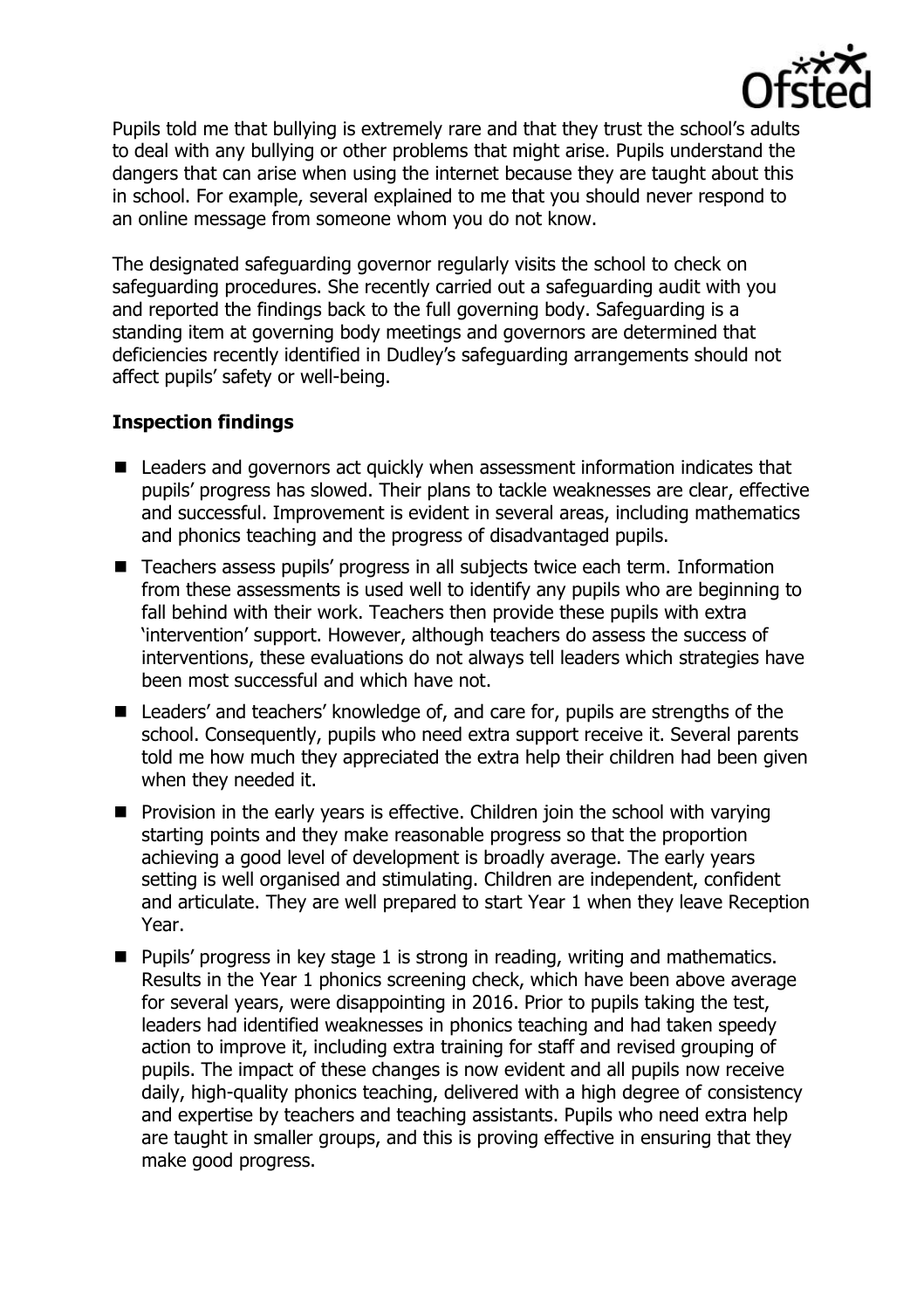

- Pupils' progress in key stage 2 has varied over recent years. Reading has been consistently strong. Minor weaknesses in writing that appeared in 2015 were quickly addressed and outcomes were strong in 2016, particularly for the most able pupils. Outcomes in mathematics, especially for the most able pupils, have been weaker than in other areas and this trend continued in 2016. Concerted action by leaders, including considerable investment in training to improve teachers' confidence and expertise, is beginning to yield improvement. For example, in one mathematics class, the most able pupils' books showed that they routinely solve problems that require reasoning and understanding rather than simply applying a learned rule. Pupils told me that 'we have to think in maths', 'maths is harder this year' and 'we really enjoy maths'. In another class, I heard pupils discussing strategies to double large numbers. In doing so, they were deepening their understanding of the process rather than simply practising a skill. However, not all mathematics teaching is of the same high standard as the best in the school.
- The school has very few disadvantaged pupils and some year groups have none. The progress of these pupils over recent years has been inconsistent, but with no clear pattern of underachievement. Leaders and teachers know the disadvantaged pupils well, including the particular barriers that might prevent each from succeeding. These include social and emotional needs, weak basic skills and a limited vocabulary. Leaders spend the pupil premium carefully to provide extra help aimed at overcoming these barriers. In common with other interventions, the evaluation of these strategies does not always tell leaders what has been most successful. The school's assessment information indicates that most disadvantaged pupils now make similar progress to their peers, but leaders recognise the need to accelerate their progress if differences between their attainment and that of others are to diminish.
- Attendance is above average and pupils enjoy school. Every pupil whom I spoke with during the inspection confirmed this fact. They believe, correctly, that they are well taught and they enjoy their learning. When I asked pupils about which subjects they enjoy, a wide range of answers were forthcoming, but mathematics stood out as the most popular response.
- Parents recognise and appreciate their children's enjoyment of school. As one parent wrote, 'My son loves going to school and, as a parent, that says it all.'

# **Next steps for the school**

Leaders and governors should ensure that:

- $\blacksquare$  all mathematics teaching is of the same high quality as the best in the school, so that all pupils make consistently strong progress
- they sharpen their evaluation of interventions, including those targeted at disadvantaged pupils, so that the impact of interventions is maximised
- $\blacksquare$  the school's website meets statutory requirements.